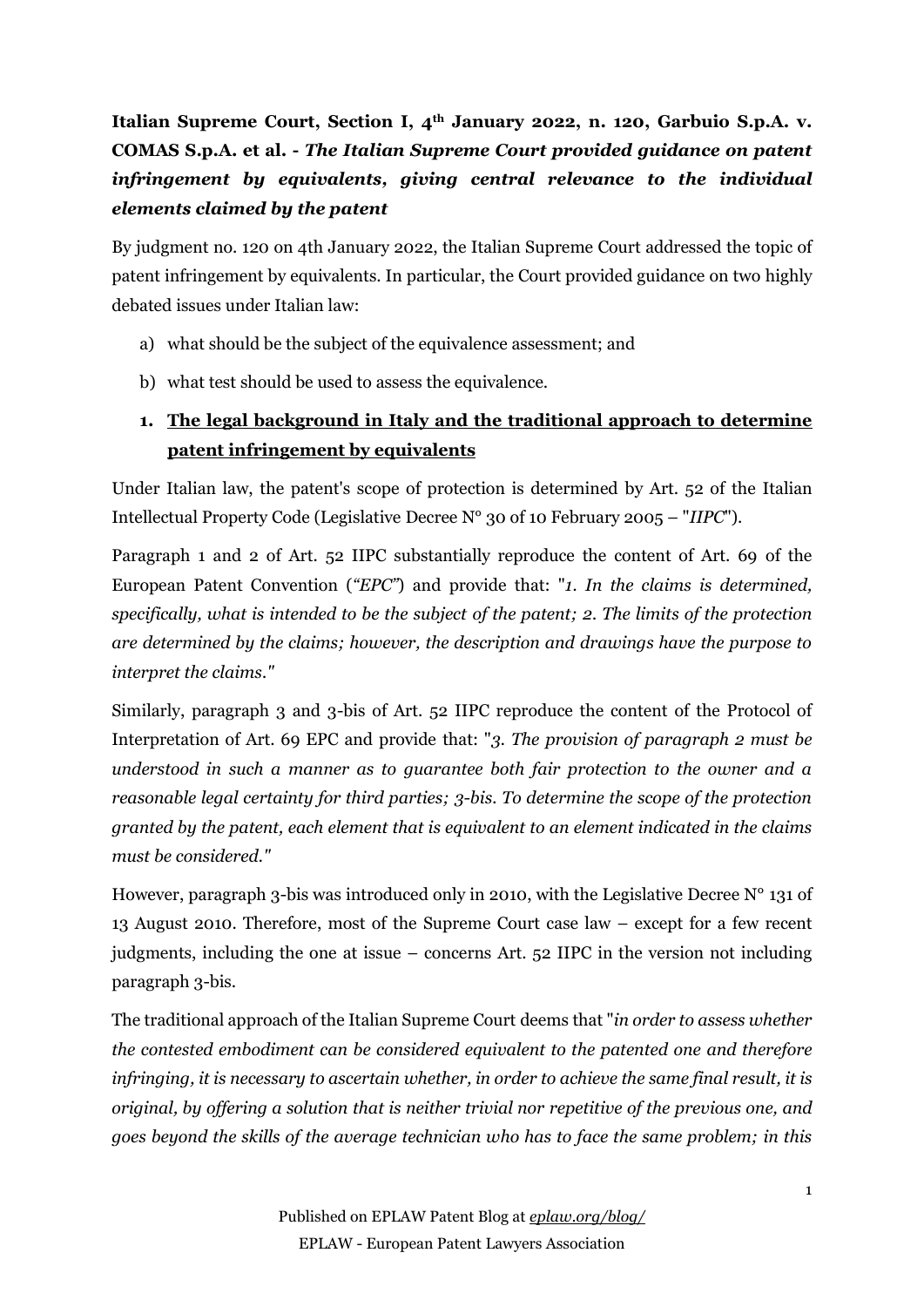*case only the solution goes beyond the protected idea of solution"* (Supreme Court, Section I, n. 257/2004 and Supreme Court, Section I, n. 9548/2012)*.*

In addition, such approach deems that a partial reproduction of the patent does not in itself exclude the infringement, if the core of the invention is nevertheless reproduced (Supreme Court, Section I, n. 30234/2011; Supreme Court, Section I, n. 22351/2015).

Therefore, infringment by equivalents would require only that the *"core of the invention"* (i.e. the essential features of the invention) is reproduced in the contested product or process. Consequently, the fact that the *"secondary"* or *"non-essential"* elements of the claims are missing in the contested device is irrelevant, because such elements do not limit the patent's scope of protection.

Regarding the test to be applied to assess the equivalence, the Italian case law usually applies two tests:

- a) the triple test or Function-Way-Result test (*"FWR"* test), according to which are infringing by equivalents the alternative solutions that achieve the same result, in substantially the same way and which perform substantially the same function of the invention;
- b) the obviousness test, according to which are infringing by equivalents the alternative solutions that, considering the prior art, are in the view of the expert in the field obvious variant or trivial and repetitive response to what is claimed.

## **2. The facts of the case and the appeal before the Supreme Court**

Garbuio enforced against the competitor Comas the Italian portion of a European patent concerning a method and a device for transferring containers of shredded tobacco to individual feeders of cigarette-making machines.

The Court of first instance and the Court of Appeal ruled out the infringment because some of the components and functions claimed in the patent were missing in the contested device, replaced by more complex and inefficient mechanisms.

Garbuio filed an appeal before the Supreme Court, claiming that the Court of Appeal had not properly identified the *"inventive core"* of its patent. According to Garbuio, the Court of Appeal erred because it gave relevance to elements claimed in the patent that nonetheless should not have been considered to determine the patent's scope of protection, as they would not belong to the *"inventive core"* of the invention. In other words, according to Garbuio, those claimed elements would not have limited the patent's scope of protection because they were only *"secondary"* or *"non-essential"* elements.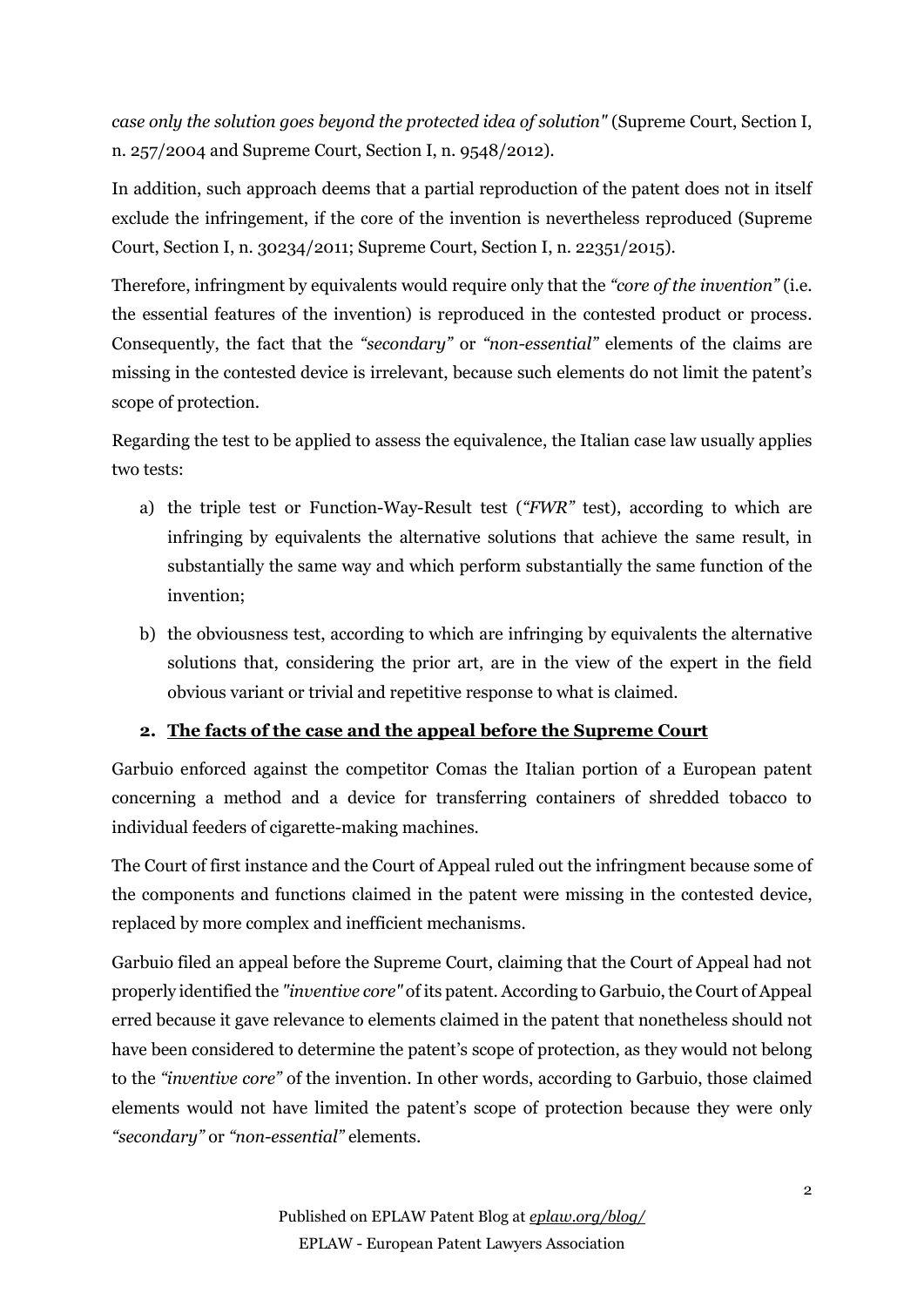# **3. The Decision of the Supreme Court: (i) the subject of the equivalence assessment**

The Supreme Court stressed that Art. 52 IIPC as amended in 2010 provides that the claims determine, specifically, the subject of the patent protection and paragraph 3-bis points out that to determine the scope of the patent protection, it must be considered *"each element that is equivalent to an element indicated in the claims"*.

The Supreme Court, in line with one of its most recent judgments on infringment by equivalents<sup>1</sup>, deemed that the provisions of the EPC and Art. 52 IIPC have overcome the *"central definition theory"*, focused on the evaluation of the invention as a whole and its *"inventive core"* intended as the selection of the essential characteristics of the invention only.

According to the Court, the provisions of the EPC and Art. 52 IIPC embrace the *"peripheral definition theory"*, based on the clear and precise identification of the limits of the patent protection, functional to determine the limits of the exclusive rights through the characteristics of the invention as expressly claimed in the patent text, pursuant to the *"element by element"* approach, already used in the US system. According to the Court, the *"element by element rule"* is a corollary of the *"all elements rule"*, according to which infringment occurs only if each claimed element is reproduced in the contested product or process either literally or by equivalents.

## **4. The Decision of the Supreme Court: (ii) the test to assess the equivalence**

Regarding the test to be applied to assess the equivalence, the Supreme Court explained that both the FWR test and the obviousness test are available options.

The Supreme Court also recalled some of its previous judgments and, in particular, stressed that nowadays, in order to guarantee a balance between a fair protection for the patent proprietor and a reasonable degree of legal certainty for third parties, the patent scope of protection cannot always be determined on the basis of the mere literal content of the claims, since there are undoubtedly cases in which the non-coincidence between the product or process and the objective content of the patent claims nonetheless does not exclude the infringement. According to the Court, that quoted its judgment 2977/2020, this would occur when:

- the modest variant affects an element of the claim that does not have a central role in the economy of the inventive idea (by eliminating the same element, or replacing it in a different solution expressing the same fundamental idea);

<sup>1</sup> Supreme Court, Section I, 7 February 2020, n. 2977, reported on EPLAW Patent Blog here: [http://eplaw.org/itguidance-on-patent-infringement-by-equivalents.](http://eplaw.org/itguidance-on-patent-infringement-by-equivalents)